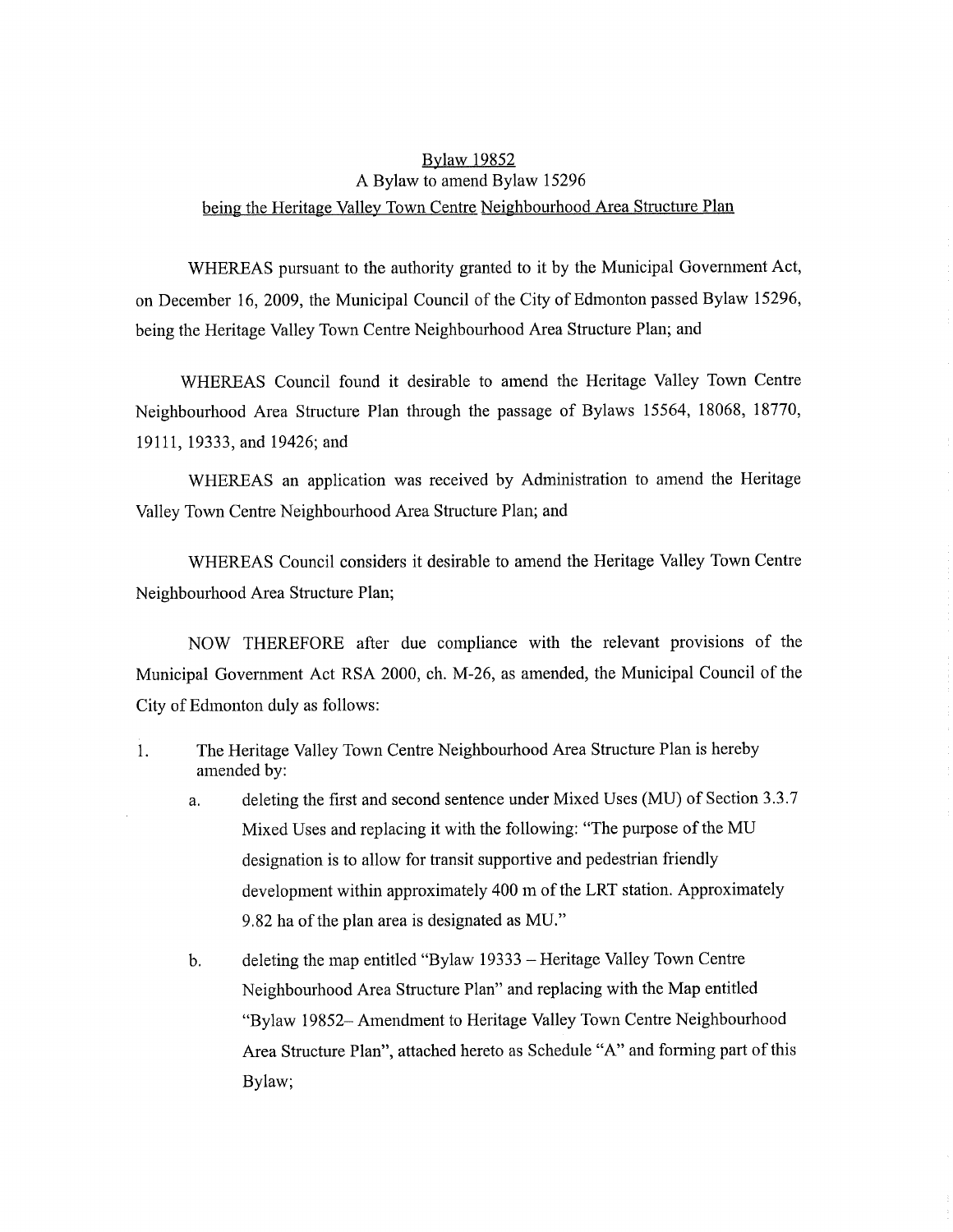- c. deleting the table entitled "Table 1 Land Use and Population Statistics "and replacing it with "Table 1 - Land Use and Population Statistics (Bylaw 19852)" attached hereto as Schedule "B" and forming part of this Bylaw; and
- d. deleting the figure entitled "Figure 3 Land Use Concept" and replacing it with "Figure 3 - Land Use Concept" attached hereto as Schedule "C" and forming part of this Bylaw.

READ a first time this READ a second time this READ a third time this SIGNED and PASSED this

| 8th day of September       | , A. D. 2021; |
|----------------------------|---------------|
| 8th day of September       | , A. D. 2021; |
| 8th day of September       | , A. D. 2021; |
| 8th day of September       | A.D. 2021.    |
| EDMOXÍZ<br>THE CIT<br>MĀYQ |               |
|                            |               |
|                            |               |
|                            |               |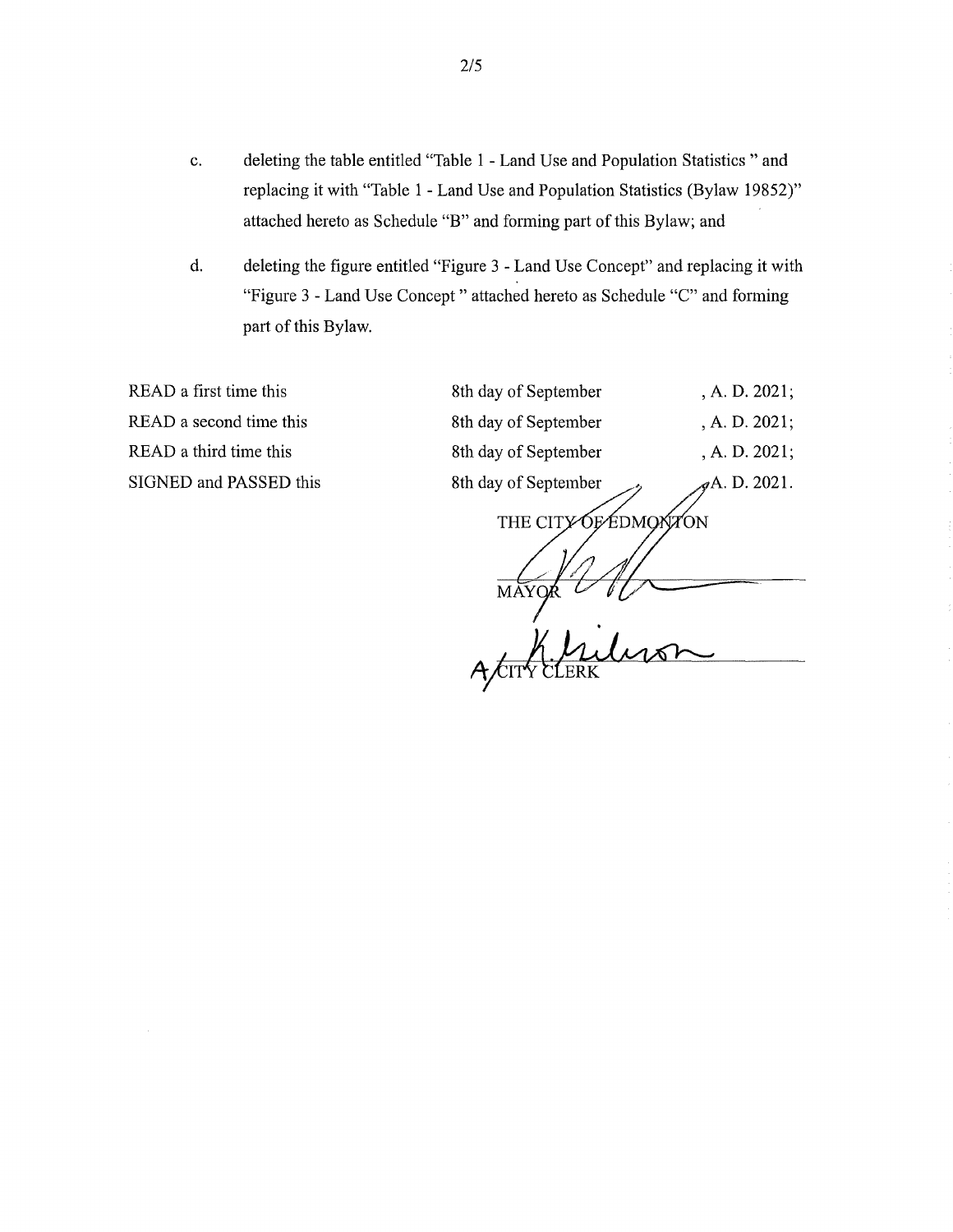

Note: Location of collector roads and configuration of stormwater management facilities are subject to minor revisions during subdivision and rezoning of the neighbourhood and may not be developed exactly as illustrated.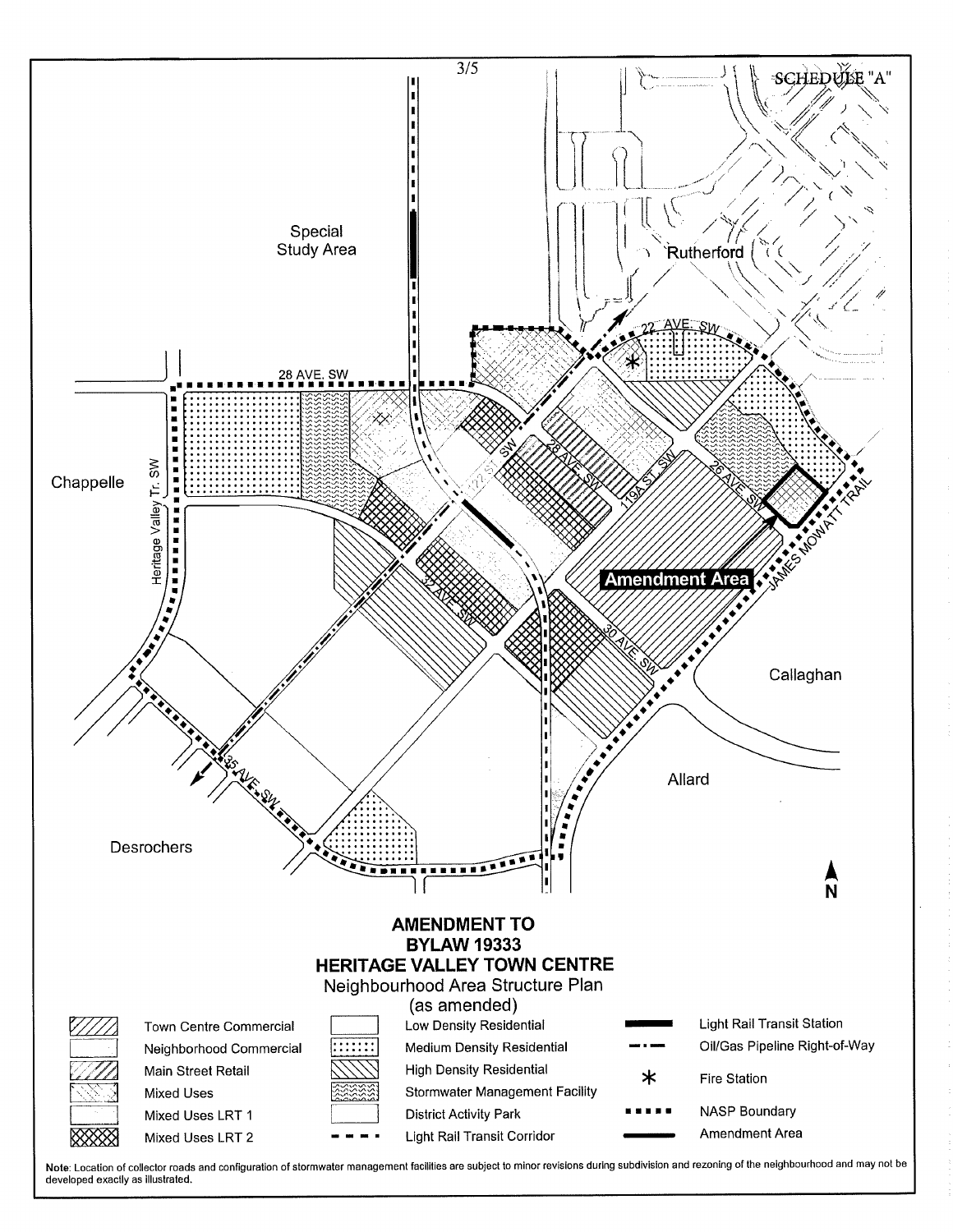## Table 1- Land Use and Population Statistics (Bylaw 19852)

| <b>Land Use</b>                              | Area (ha) |        | % of GDA |  |
|----------------------------------------------|-----------|--------|----------|--|
| <b>Gross Area</b>                            | 118.85    |        |          |  |
| <b>Arterial Roadways</b>                     | 3.33      | 2.80%  |          |  |
| <b>Primary Streets</b>                       | 11.84     | 10.00% |          |  |
| <b>LRT Station</b>                           | 1.97      | 1.70%  |          |  |
| <b>LRT Corridor</b>                          | 0.35      | 0.30%  |          |  |
| Pipeline R-O-W                               | 1.62      | 1.40%  |          |  |
| <b>Gross Developable Area</b>                | 99.74     |        | 100.00%  |  |
| Commerical                                   |           |        |          |  |
| <b>Town Centre Commercial</b>                | 11.18     |        | 11.21%   |  |
| <b>Town Center Community Commercial</b>      | 1.29      |        | 1.29%    |  |
| <b>Main Street Retail</b>                    | 2.58      |        | 2.59%    |  |
| Parkland, Recreation, School                 | 30        |        | 30.08%   |  |
| (Municipal Reserve), Disctrict Activity Park |           |        |          |  |
| <b>Mixed Uses</b>                            | 0.61      |        | 0.61%    |  |
| <b>Fire Station</b>                          |           |        |          |  |
| Infrastructure / Servicing                   |           |        |          |  |
| <b>Stormwater Management Facility</b>        | 5.43      |        | 5.44%    |  |
| Total                                        | 51.09     |        | 51.22%   |  |
| <b>Net Residential Area</b>                  | 48.65     |        | 48.78%   |  |

## Residential Land Use, Dwelling Unit Count, and Population

| Land Use        | Area (ha) | Units/ha | Units | People/Unit | Population | % of NRA |
|-----------------|-----------|----------|-------|-------------|------------|----------|
| Mixed Use LRT 1 | 5.24      | 275      | 1441  | 1.5         | 2,162      | 10.77%   |
| Mixed Use LRT 2 | 7.37      | 225      | 1658  | 1.5         | 2.487      | 15.15%   |
| Mixed Use       | 9.82      | 175      | 1719  | 1.5         | 2.578      | 20.18%   |
| <b>HDR</b>      | 8.1       | 225      | 1823  | 1.5         | 2.734      | 16.65%   |
| MDR             | 12.11     | 90       | 1090  | 1.8         | 1.962      | 24.89%   |
| LDR             | 6.01      | 25       | 150   | 2.8         | 421        | 12.35%   |
| <b>TOTALS</b>   | 48.65     |          | 7881  |             | 12,344     | 100.00%  |

| <b>Gross Population Density</b> | 124 |  |
|---------------------------------|-----|--|
| <b>Net Population Density</b>   | 254 |  |
| <b>Gross Unit Density</b>       | 79  |  |
| Net Unit Density                | 162 |  |

## Student Generation Statistics

| Level       | Public | Separate | Total |
|-------------|--------|----------|-------|
| Elementary  | 197    | 79       | 276   |
| Junior High | 99     | 40       | 139   |
| Senior High | 99     | 40       | 139   |
| Total       | 395    | 159      | 554   |

\*Landowners may enter into discussions with the City regarding the LRT station and corridor (i.e. purchase vs. dedication) at the subdivision stage.

\*\* Areas dedicated to Municipal Reserve to be confirmed by legal survey.

\*\*\*MU LRT 1, MU LRT 2 and MU are assumed to be fully built out as high density residential. Actual development is expected to include a mix of uses.